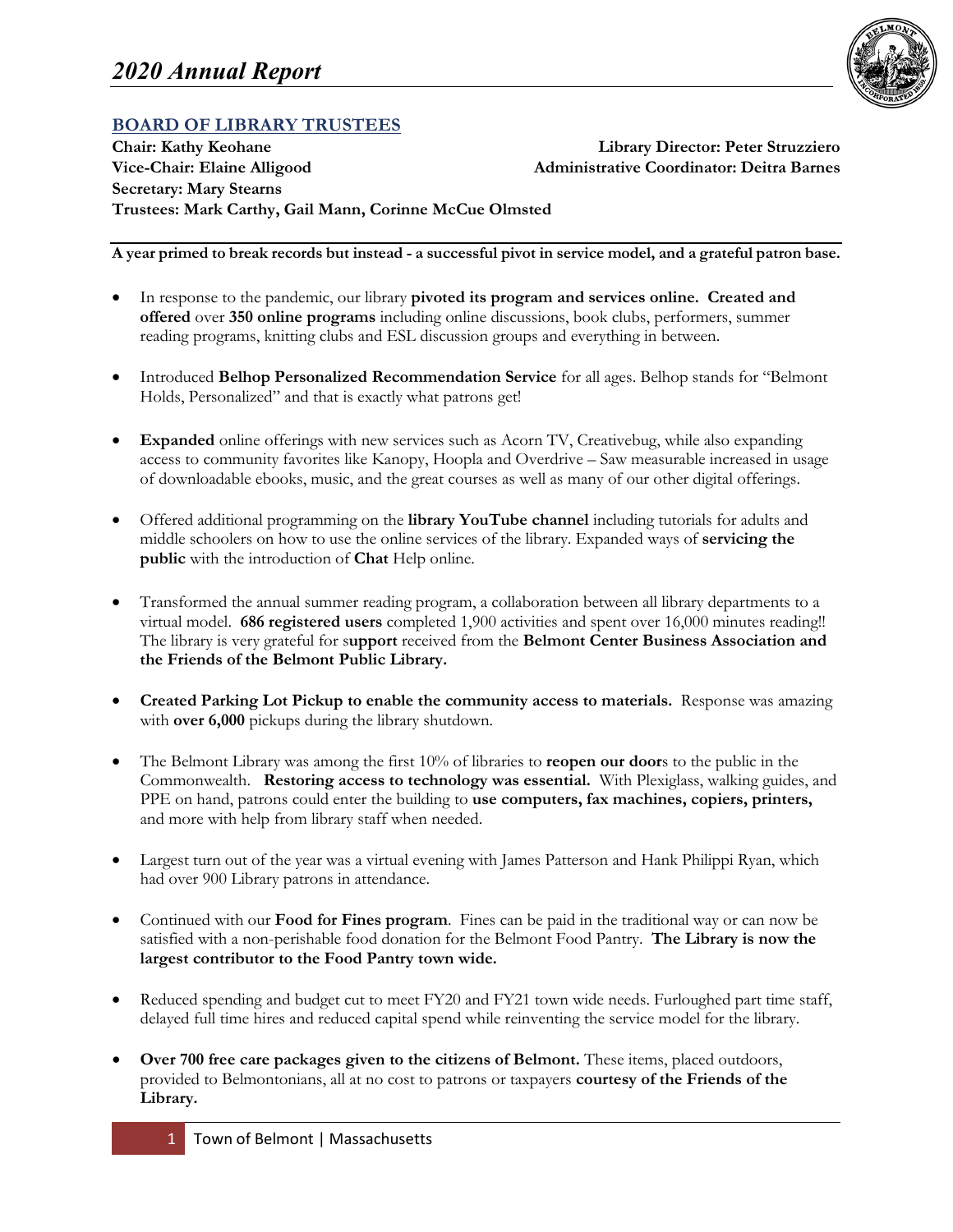

The year was filled with great quotes from patrons like this –

*"What a great job you and your staff are doing keeping the Belmont citizenry sane, entertained, and educated during these crazy times! Thank you! Thank you! Belmont has been so very fortunate that you have kept curbside pickup going throughout, unlike some libraries in neighboring towns."*

#### **Purpose and Duties**

#### **Summary of Activities and Accomplishments:**

#### **Circulation Services**

The Belmont Public Library remains one of the top 10 circulating libraries in the Commonwealth. Our latest year's circulation totals before the Coronavirus were the best total usage in our Library history. There are over 370 public libraries throughout Massachusetts. In addition to Belmont, the top 10 include the cities of Boston, Newton, Brookline, Cambridge, and Quincy. These cities are much larger than Belmont and include multiple branches. To be included on a list with these large and successful city libraries shows the dedication and talent of our amazing staff, and the love and support from a dedicated patron base. When taking these five off the list, the true picture of the Belmont Library is shown, a top five-town library in our state of Massachusetts.

We successfully completed another year of our homebound delivery program called "Books on Wheels," a partnership with the Council on Aging circulating hundreds of items by delivery to homebound citizens in Belmont.

Staff in both the Circulation and Reference Departments select and curate a variety of displays throughout the Library, highlighting current events, holidays, trends and unique interests. These bimonthly displays drive very strong circulation statistics regularly.

The Circulation team handles all items delivered from and to other Minuteman libraries, typically over 110,000 items annually.

2020 was a year like no other for the Circulation Department. They completely remodeled the way that materials are provided to patrons, three separate times. During the summer months we ran a Parking Lot Pickup program offering items outside for citizens rain or shine. In the fall when other town buildings remained closed, we opened our doors and created a contact free pickup at the different circulation desks. As the Covid numbers worsened in the winter months, we refused to deny our patrons, and adapted our process to provide pickup of items through the windows. Each day hundreds of patrons came and waited outdoors in line for us to serve them, and this number only grew when other area libraries closed entirely, sending their patrons to Belmont.

### **Adult / Reference Services**

Our local oral history project, the Belmont Story Project (BSP) continued, collecting stories from the people of Belmont. In the past year, local resident Dr. Kwan Kew Lai discussed her humanitarian efforts around the world. BSP is presented in partnership with the Belmont Council on Aging, Belmont Historical Society, Belmont Media Center, and the Belmont Citizen-Herald.

Librarian Miriam MacNair started the Classics Book Group in October 2019 and the group has been meeting regularly ever since, including virtual meetings. The group has covered titles including *The*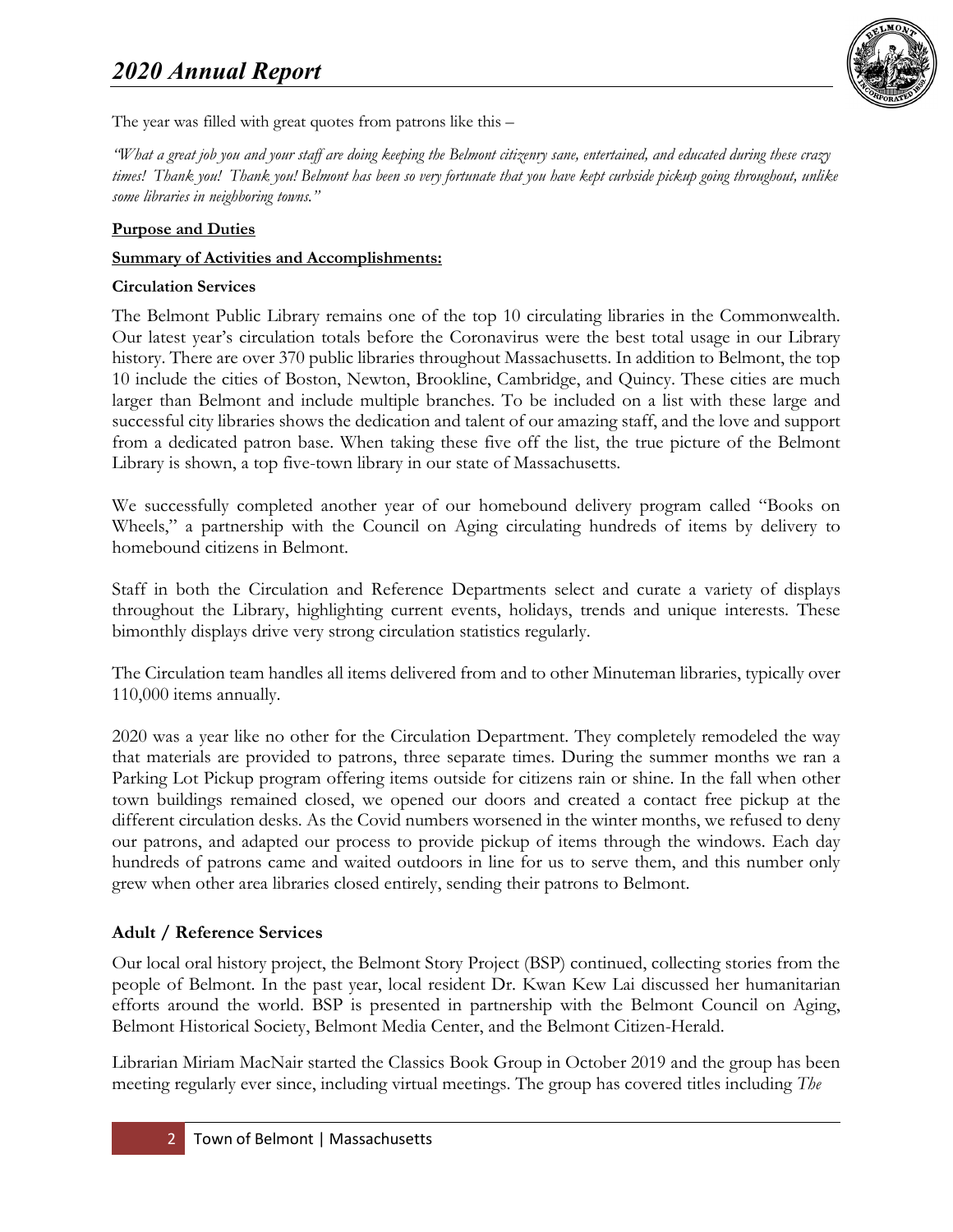

*Great Gatsby* by F. Scott Fitzgerald and *Pride & Prejudice* by Jane Austen, linking these books to the themes of our modern day, and bringing together readers with a common interest in literature.

The regular Books & Bites program featured a fantastic collection of authors. Marjan Kamali discussed her novel *The Stationery Shop*, set in Tehran in 1953 against the backdrop of the Iranian Coup, about a young couple in love who are separated on the eve of their marriage. Librarian Miriam McNair also gave a book talk on *The Long Loneliness* by Dorothy Day. Author Nina Sankovitch adapted her Books & Bites presentation for a virtual audience, speaking on Zoom about her new book *American Rebels: How the Hancock, Adams, and Quincy Families Fanned the Flames of Revolution*. Nina explored the roots of rebellion in an entirely new way. The access to this information didn't end the day of the program; patrons can find a recording of the author's presentation on the library's YouTube channel!

The Belmont Public Library Cookbook Club continues to thrive. Working from a different cookbook each month, participants select a dish to make and brought it to the month's potluck at the library, where they discussed what they liked and disliked about the book. The club was consistently filled to its capacity each month and showcases one of the library's deepest collections. The club did meet via Zoom during the pandemic to share meals each participant was making during the challenging times at the height of the shutdown.

In response to patron interest, a Nonfiction Book Club was started for the first time this year. Each month, participants discuss a different title from the library's extensive nonfiction collection. The club reads titles across a wide range of subjects including true crime, history, science, food writing, and memoir. Since the beginning of the pandemic, the club has continued their meetings via Zoom.

The Belmont Book Discussion group continued to meet every other month. The group adapted quickly to an online format while the library building was closed, gathering in-person in January to discuss *The Widow's War* by Sally Gunning then transitioning online over the next few months for meetings about *Pachinko* by Min Jin Lee, *The Light Between Oceans* by M.L. Stedman and *News of the World* by Paulette Jiles.

The Friends Music on Saturday Series hosted concerts throughout the first quarter of 2020, prior to the shutdown. We traveled back in time with a special performance by Marc Black focused on the early sounds of the 1950s and 60s. Then, we enjoyed soulful and light Turkish tangos, waltzes, and Balkan sirtos in our East Dances with West concert by Volkan Efe & Co., funded in part by the Belmont Chapter of the Massachusetts Cultural Council.

The Friends Author Series supported additional author talks providing readers to explore additional areas of interests which included local author Len Abram who spoke on his third novel, *Empty Doorways;* award-winning journalist Maureen Boyle spoke on her work covering the New Bedford Highway Serial Killer in *Shallow Graves*; author and outdoorsman Sam "Sam I Am" Ducharme recounted his life changing backpacking journey in an online presentation and Q&A about his book *Sole Searching on the Appalachian Trail*; baker and author Lauren Ko's reflected on her baking and social media success as part of her *Pieometry* cookbook talk; and notable sports writer Jeff Benedict spoke on the history of the New England Patriots with his new bestselling work, *The Dynasty*.

The COVID-19 shutdown brought many challenges but also some unique collaborative programming opportunities. Due to the shift to virtual and collaborative programming, Belmont Public was able to host a number of notable authors including international bestseller James Patterson – **with over 900 attendees present for Patterson's conversation with Hank Phillippi Ryan!**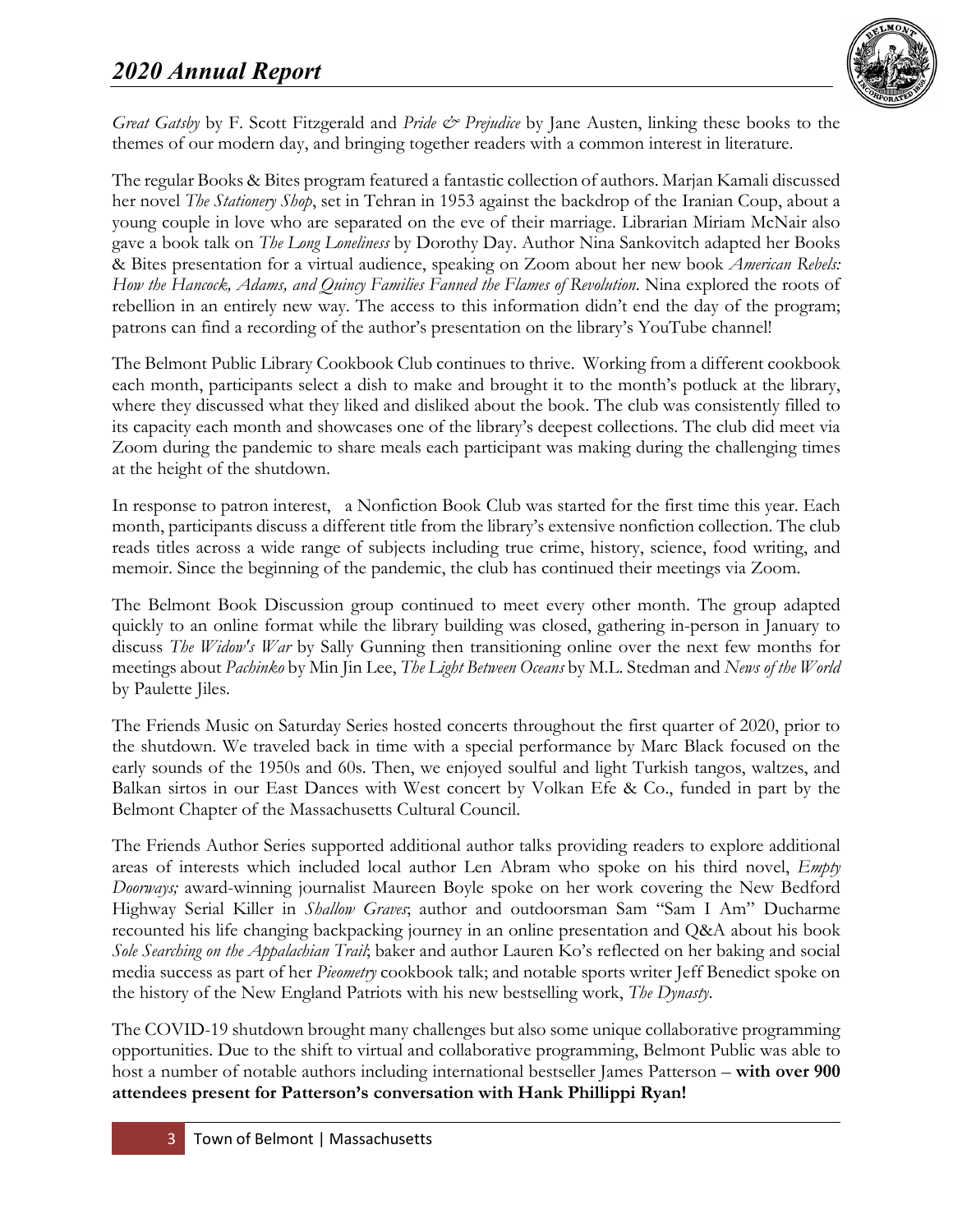

A similar collaborative programming opportunity presented itself with the Pen Pal program, which was the brainchild of the Belmont Public Library Reference and Children's departments and the Belmont Council on Aging. Between the months of September and December 2020, over 140 community members participated in this intergenerational pen pal program, sending letters to each other and connecting even during these trying times.

Reference librarians also worked together collaboratively in a number of ways, including the creation of a monthly Virtual Trivia Night. Since July 2020, reference librarians have run this fun, evening event that has consistently proven to be the most popular monthly program, **with a total of 1,235 participants in 2020.**

Continuing the theme of collaboration, the new Young Adult Librarian Hannah Lee, collaborating with the Outreach Librarian and Children's Services, was able to implement Homework Hotline, a free tutoring service staffed by teen volunteers. It started in Teen Advisory Board, obtained over 30 volunteer applications after advertising through our high school partners, and lasted for 8 weeks.

Young Adult services hosted 60 programs with 366 attendees, despite the challenges of a worldwide pandemic. We saw an increase of program attendee ratio by 25% as compared to last year's numbers. Programs of note were our virtual Escape Reality Week, monthly DIY Teen Takeaway crafts, a townwide Augmented Reality Scavenger Hunt highlighting artwork from local comic artists, a Zine publication, and a new book club that explores historical moments through underrepresented perspectives.

While it looked very different from previous years, the summer reading was still a huge success. The Reference, Young Adult and Children's departments came together and transitioned quickly to using a virtual logging platform called Beanstack. 42 young adults registered for summer reading as well as 104 adults, the highest adult participation in summer reading ever.

In person and over Zoom, Tai Chi instructor Aisling O'Shea guided students through this beautiful and low impact form of martial art and meditation. She provided an overview of the basic concepts of Tai Chi and Qi Gong, and introduced patrons to the Tai Chi Long Form, open for all physical abilities since it can be adapted for standing, walking, or sitting. In between classes, students can continue to practice the Tai Chi movements by following along with recordings and tutorial videos on the library's YouTube channel.

The library continued to offer two different weekly conversation groups for adult English language learners from countries around the globe, with weekly sessions for multiple skill levels held throughout the year.

Personal chef Meryl MacCormack offered live cooking classes on Zoom. She showed us how to cook a fast, inexpensive, and flexible dinner from pantry essentials; ideas for kid-friendly snacks for busy Belmont parents; and tips for baking bread at home, with or without yeast. In addition, each session was recorded and shared on the library's YouTube channel for attendees to refer back to anytime.

**What else can you find on the library's YouTube channel?** Over a dozen tutorials showing patrons how to access library resources from home. We were proud to offer this new type of assistance to patrons. These how-to videos helped Belmont residents read the Boston Globe through the library, invest with Value Line, explore Wowbrary, and more! These tutorial videos received **990** views just between April and December 2020!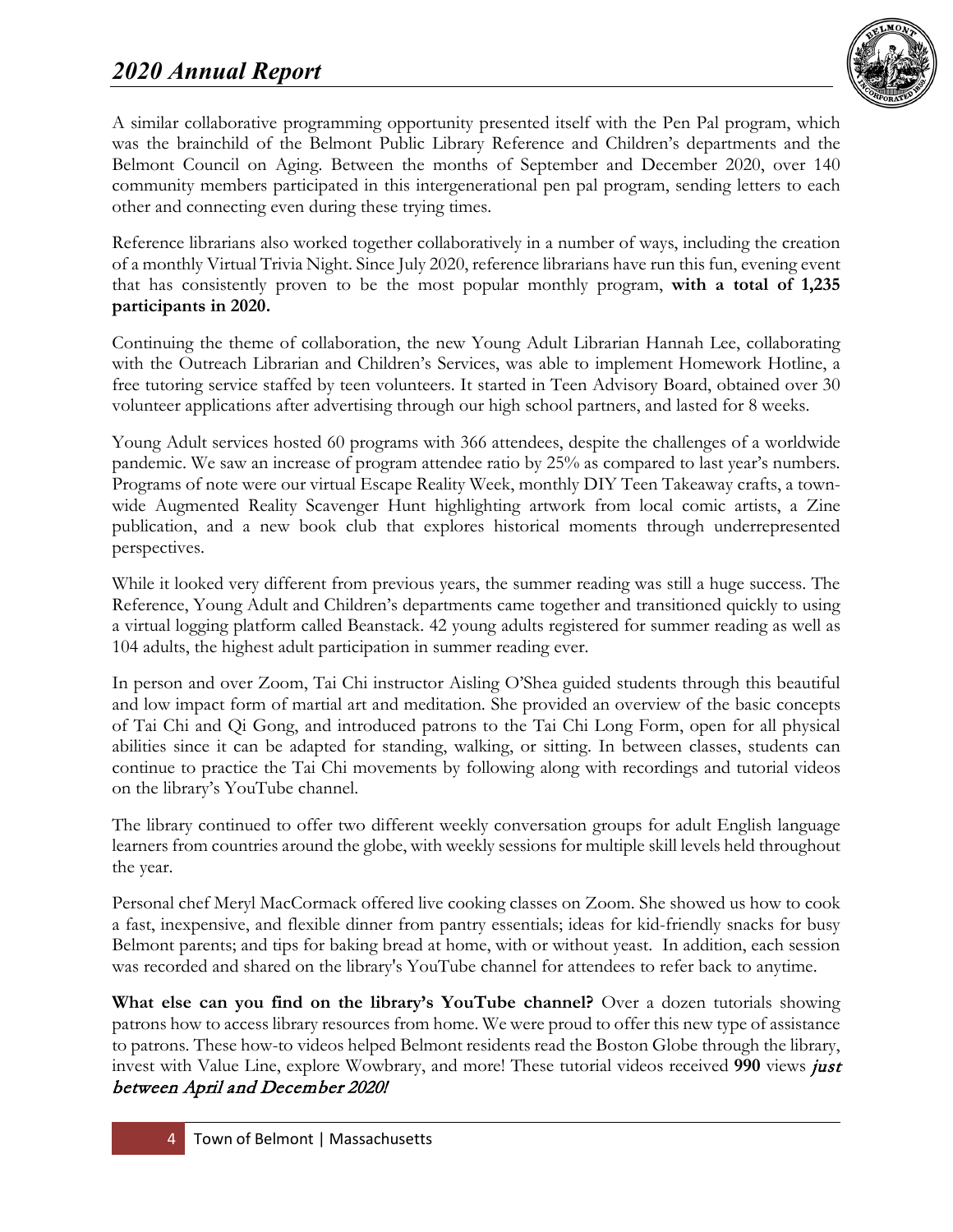

In addition to YouTube, librarians directed patrons to digital resources through the library's website, social media, and email newsletter to show how they could access the library from their living room. Patrons could discover eBooks, eAudiobooks, magazines, movies, music, and more from resources like hoopla and Libby by OverDrive.

**In order to meet the needs of our patrons at home,** the library **quickly expanded its digital offerings.** We increased our monthly credits for Kanopy from 5 to 10 to connect patrons with film festival favorites, award-winning documentaries, and films from the Criterion Collection. Selections also included Great Courses, PBS programming, Women Make Movies, Samuel Goldwyn, and more. We also added Acorn TV to our online offerings so residents could stream popular British comedies, dramas, mysteries, and documentaries. For artists and crafters in our community, we offered Creativebug, a collection of arts and crafts how-to videos that walk viewers through the creative process, step by step.

**Even when the doors were closed in the spring of 2020, librarians remained available** to connect patrons to library materials and answer reference questions. We provided personalized recommendations, created themed book lists, directed patrons to NoveList to discover new authors and titles, and shared daily staff picks on social media. Later on in the year, the Reference department added the Library help chat service in order to further meet patron needs for reference inquiries. Since its rollout in August 2020, reference librarians answered 464 questions via chat alone!

**Staff curated resources from beyond the library with weekly "Explore the Web"** posts on the library's website from March through June. We shared links to live theater and concerts, virtual tours from cultural institutions around the globe, online author talks and interviews, storytimes and podcasts for all ages, and more.

In response to the protests following the murders of George Floyd, Breonna Taylor, Ahmaud Arbery, and countless others named and unnamed, the library encouraged those who want to learn more about the racial climate in the US and how we got here to explore our **Read Against Racism resources**. We selected books, documentaries, and articles that reflect the history of racial injustice in our country and illustrate the race-related issues still happening today. We also shared hopeful messages about the advocacy and antiracist activism to inspire in all members of our community. Our reading lists included books that can be read by children, teens, and adults of all ages.

The library also worked hard to get physical books into the hands of patrons during the pandemic shutdown. With the support of the Friends of the Belmont Public Library, the library distributed over 700 Care Packages to Belmont residents between March and June. These colorfully labeled bags, each containing a handful of books, movies, or music, were placed outside on the front walkways of the library. Anyone walking by the library could stop and grab a bag filled with surprise titles to keep forever. These Care Packages were made possible by the support of the Friends of the Belmont Public Library, as well as Trader Joe's and Star Market.

**New opportunities** present themselves in interesting ways during the COVID-19 pandemic. With the building closed, Reference and Technology & Technical Services departments were able to curate and roll out a number of new collections for patron use, including a brand **new vinyl/LP collection and an expanded Library of Things collection that features the addition of wifi hotspots and Disney+ Rokus.**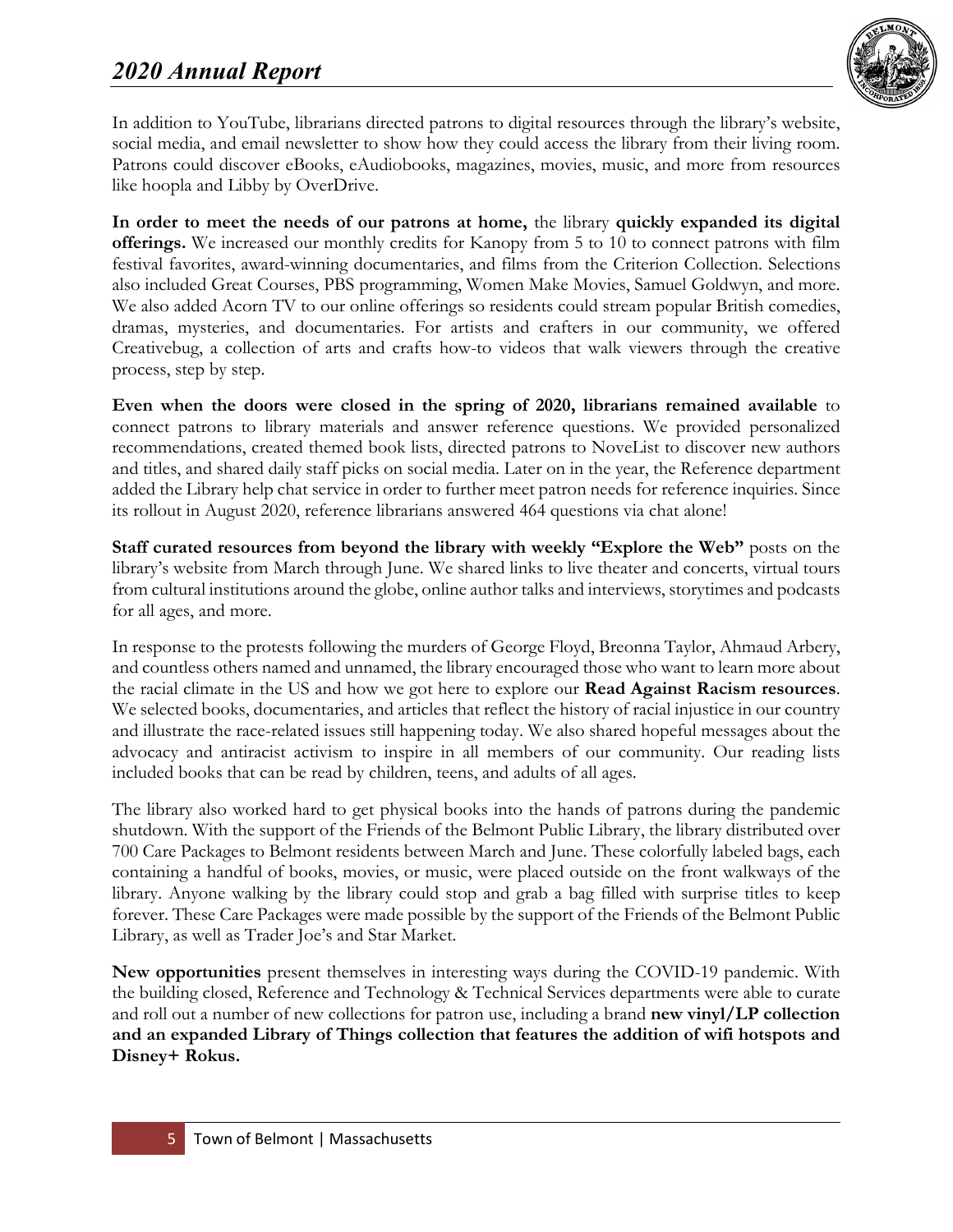

The library hosts several recurring adult events in addition to our author talks and music series. If you've never visited our groups like the Cookbook Club, Tai Chi, or Dial M for Movies film club (run by Library Director Peter Struzziero), try them in 2021!

## **Technology & Technical Services**

It was a year of transition for this department, in terms of materials and technology infrastructure, but most especially in response to the unique challenges of COVID-19.

The technology department services both the internal needs of staff, as well as outward facing patron services. Both of these functions were impacted by COVID-19.

Internally, there were several different stages; from the initial shutdown with staff working remotely, to the transition to staff working in the library, to resumption of on-site services. Each stage required a re-imagining of how best to utilize existing technology, as well as identifying and implementing new tools to enable staff to work safely. New tools included Sierra Web, the online version of Minuteman's ILS, and the transition to Assabet from Library Insight - a major vendor change for the library's calendar, event and museum pass software, patrons are finding it much easier to utilize.

**This department also found new ways of providing patron services.** An online chat function was integrated into the library's website offering another point of contact for patrons. **Two online services were added to the library's offerings, Acorn TV and Creativebug**, while a third, Kanopy, was doubled from five to ten rentals per month. In addition, more timely Funds Expenditure reporting identified unused funds at the end of the fiscal year which could be transferred to Belmont's Overdrive Advantage titles. In addition to remote services, the library resumed in-library activities in September, including public access internet stations with free daily printing up to ten pages. Belmont was one of the few area libraries offering public internet access and served hundreds of patrons while this service was being offered from September thru early December.

Similarly, Technical Services staff responded to the Covid pandemic with a combination of in-library and remote work schedules. This was again unique among area libraries and enabled ordering of all materials to continue without interruption, ensuring that Belmont patrons would have access to the latest titles despite the disruption of delivery services within Minuteman.

Procedures continued to be analyzed and adjusted when appropriate, such as creating more standard labelling of AV materials, addressing inconsistencies in the Local Spotlight collection and Mystery series, and online ordering of processing supplies. A Technical Services manual is being produced to document both new and ongoing procedures. This manual helped to inform the onboarding materials created to train new staff members.

# **Children's Services**

The Children's Department in Belmont is one of the busiest in the state, **currently ranking 11<sup>th</sup> overall for collection use statewide.** While our Jane Gray Children's Room is undersized and outdated, it is the destination of children and families town-wide. As the school age population continues to grow, we see our attendance at programs and usage of our collection doing the same. It was an unprecedented year in the Jane Gray Dustan Children's room. Program attendance at the library's virtual programs alone totaled over 2000!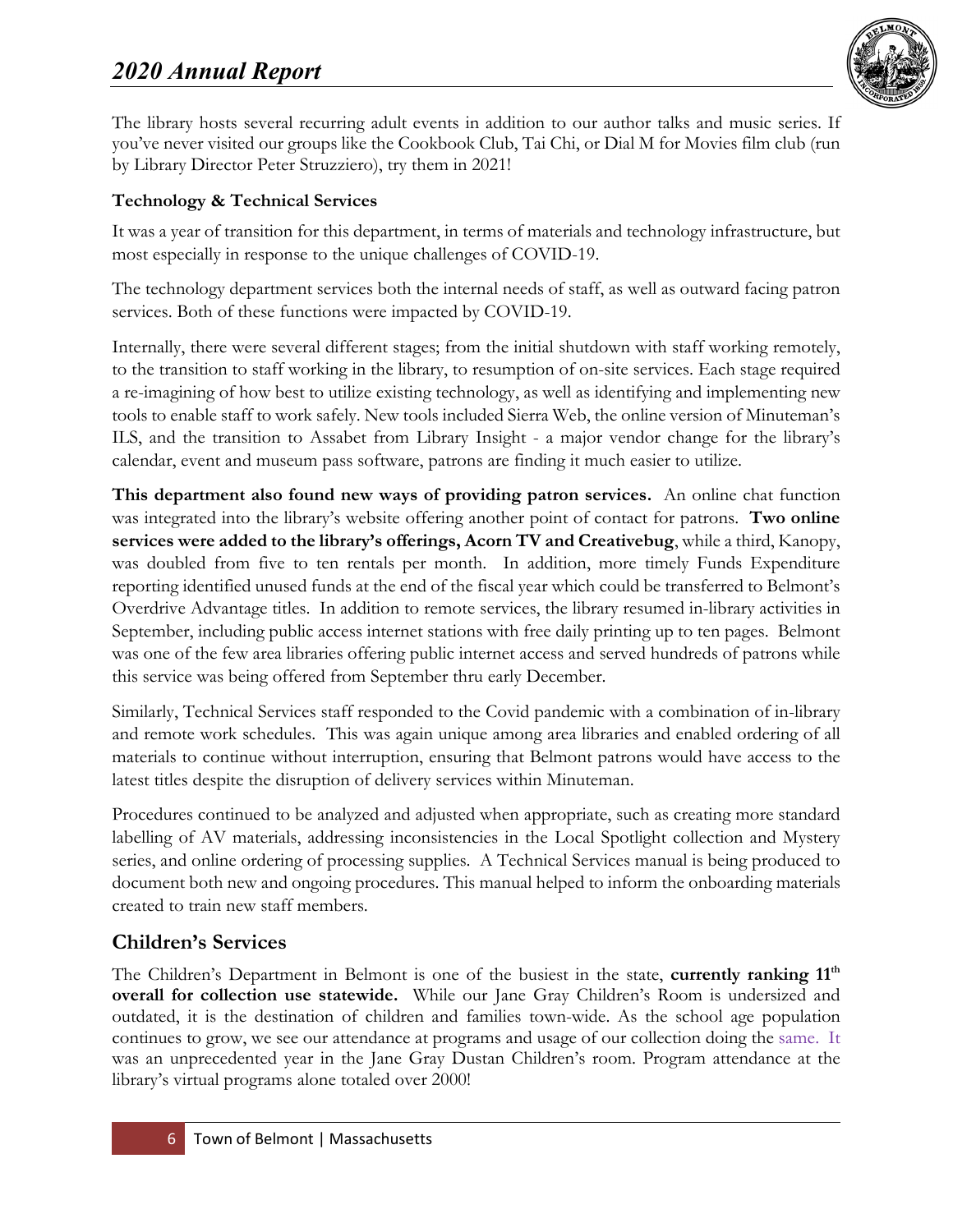

The Library has continued its  $5<sup>th</sup>$  grade card initiatiave with a  $3<sup>rd</sup>$  years effort. The new middle school principal generously agreed to keep this program alive, and we are enjoying building our relationship with her and her team greatly. The library enjoyed a visit from second graders from the Burbank School where students were able to learn about library materials and resources and get new library cards.

Children's program and service offerings are responsive to the needs of the community. As the pandemic has shifted the needs of our children and families, we have also adapted our Children's programming. We consolidated the ages of our virtual storytimes to accommodate demand of whole families and to be sensitive to the need to limit harmful screen time for small children. All of our program offerings became virtual and we are especially grateful to our regular performers for also adapting quickly and impressively to the new virtual format.

Reader's advisory and browsing requests also challenged us to think outside the box. Before library closures for weather and holidays, we also provided book bundles, which were five books in a reading range (picture books, early readers, and fiction/graphic novels). Over 5 days in December, we gave out 290 books this way. Through the library's new Belhop service, we made suggestions to 101 families, including offering to help place requests on the items. Children's Librarians answered a total of 1,666 reference questions in 2020, relying on phone, email, and Belhop. We also debuted a Virtual Library on the website, with book covers for easy browsing of new titles, hyperlinked to the catalog for requesting.

### *"The virtual browsing library is fantastic! Thank you."*

While outreach this year was physically limited, general partnerships with community organizations and the schools started remain strong. Librarians visited Burbank Elementary School and local preschools Wonder School, Belmont Co-op, and Waverly Square. The Library offered many popular after-school activities for older children, including from local Belmont companies and organizations such as Mad Science, Habitat, and Music Together of Belmont. We were able to continue our Reading Dog program with the help of our former Coordinator of Public Services, and Elvis, her certified reading partner dog. Our Parent Child Book Club continued to bring multiple generations together to discuss and analyze books while enjoying snacks at home, picking up again virtually in the fall.

The Children's Librarians continued to partner with the local organizations and town agencies even throughout this unusual year. The Belmont Fire Department came with a cookie-making program, and Engine 2 Acting Chief Wayne Haley recorded himself reading stories about firefighters during Fire Safety Week. Belmont Youth Commission staff and volunteers set up and maintained a story walk in the memorial garden during December of Jan Brett's *The Mitten*, borrowed from the Watertown Family Network. The Library led bi-weekly virtual storytimes in conjunction with the Farmers' Market.

The Children's Department's partnership with the Watertown/Belmont Coordinated Family and Community Engagement (CFCE) grant program remains strong. During January, the grant program offered a weekly Literacy Playgroup and parent workshops at the library and provided additional programs and resources to library patrons. We plan to resume this partnership, including a weekly summer STEAM playgroup, once in-person programming can safely resume.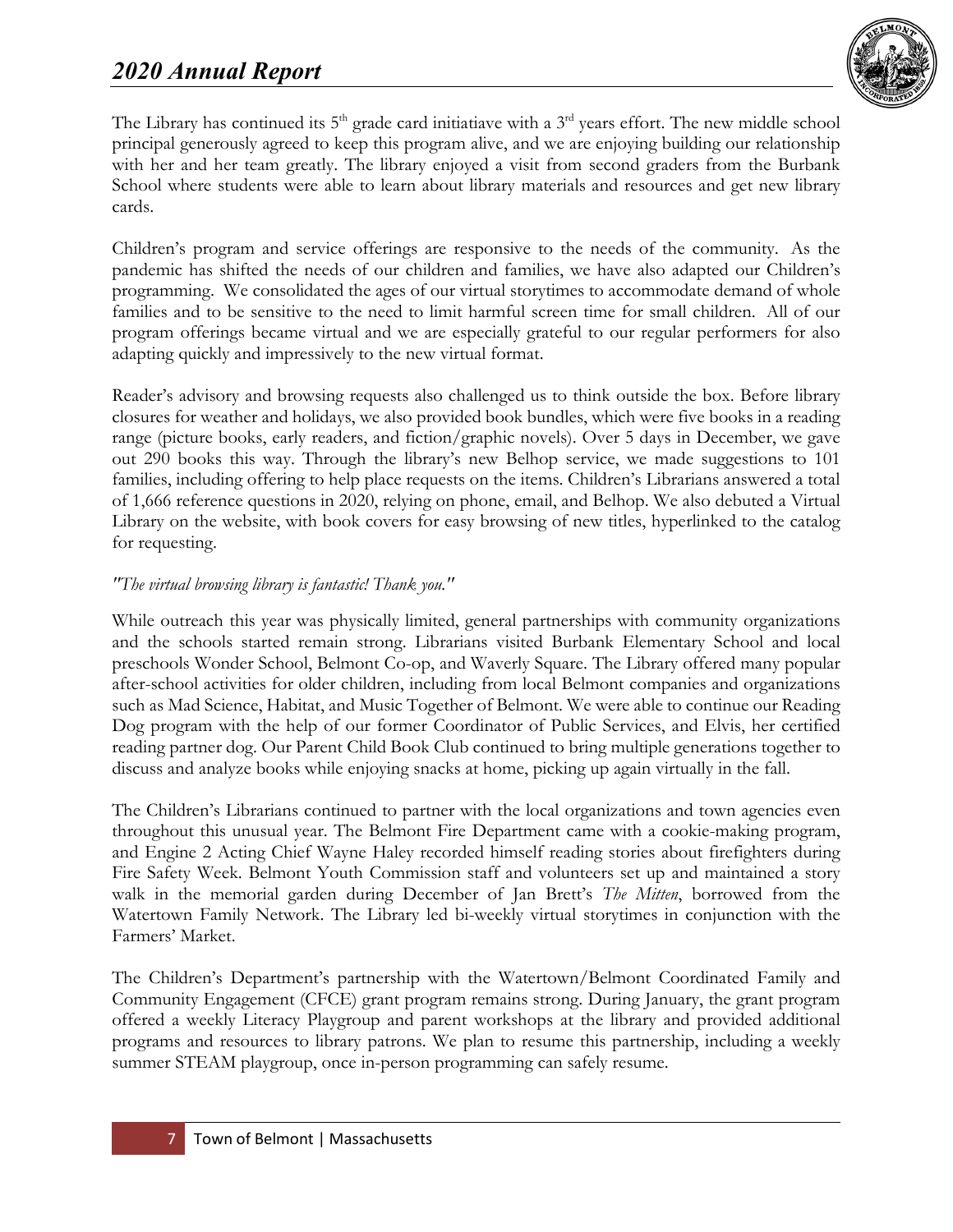

The Children's Department came together with the Reference and Young Adult Departments to create fun and successful programs. Summer reading programs looked a lot different this year as we transitioned quickly to using a virtual logging platform called Beanstack. 453 children ages 0-12 registered for summer reading, completing 993 badges, 133 rewards, 456 books, and 16,612 minutes of reading. Prizes? Along with Beech Street Senior Center, we launched our first ever intergenerational Pen Pal Program, in which children ages 7-12 made up a significant proportion, 37%. Our program was sponsored by many of area businesses including Rancatores, Belmont Books, and many other members of the Belmont Center Business Association. We look forward to building on this great new partnership in the coming years.

School vacation programs were also a huge draw. This included Imagination Craft Station, Playful Engineers with Jay Mankita, Ukulele with Julie Stepanek, and Habitat. We also hosted a Comics Crafternoon, Mad Science Winter Wonderland, and a take-and-make craft.

A large variety of storytimes and programs for our baby, toddler, and preschool aged patrons were offered, including two special Pajama Storytimes. Concerts from popular local musician Matt Heaton, Music and Movement with local resident Rubi Lichauco, musician Emily Hall, bilingual (English/Spanish) performer Marcos Valles with Rockabye Beats, a presentation of Peter and the Wolf by The Quintet, and musical storytimes from the Powers Music School helped round out our regular early literacy offerings.

### **Young Adult Services**

In a year where making interpersonal connections has been harder than ever, the library has become a virtual focal point for young people in middle school and high school who want to develop working relationships with others while building real world skills. Our Young Adult Services Department brought in guest speakers for college essay writing webinars and psychology programs that reassured parents and teens as to where they needed to be for the next step in their life. Through crossdepartmental partnerships, we increased intergenerational programs, allowing teens to claim their individuality even among different age groups and take on new leadership roles in their community. Where Belmont Public Library had previously just been a, "place," for teens, we've now established our role as a key contributor to the personal growth of one of the most at-risk populations in Belmont.

In the first half of the year, the focus of the Young Adult Department created a safe space where teens could gather and enjoy similar interests. In the second half of the year, we capitalized on this baseline by giving teens more responsibility. Our Teen Advisory Board oversaw the development of new service programs, including knitting hats and scarves for local shelters, making YouTube resource lists for students struggling with online learning, decorating, "kindness bookmarks," for patrons, and the development of a book review blog to encourage the joy of reading among their peers. In every meeting, the young leaders on Teen Advisory Board seek to answer the questions, "What problems are our peers facing?" and, "How can we help?" Although the answers to those questions are everchanging, the passion and diligence they bring to finding solutions has resulted in more creative programs for their age group.

Since August, all programs have been pre-screened through the Teen Advisory Board. By having TAB approve our proposed programs each month, the department is able to collect immediate feedback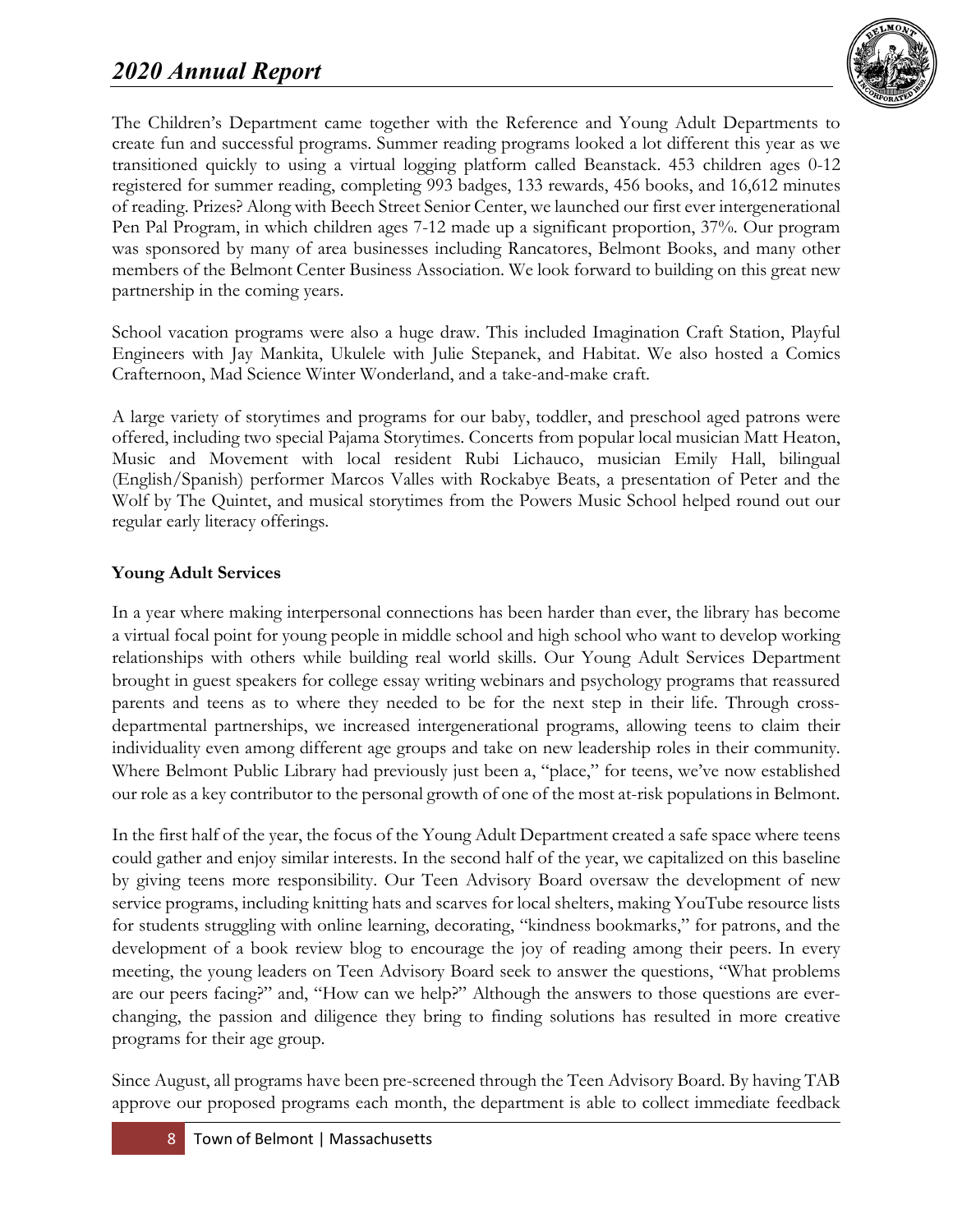

on interest levels and begin word-of-mouth advertising. Because virtual programs require much more lead time in advertising and preparation than in-person programs, this has allowed us to manage our time more effectively.

Programs that have received strong support from them included our fully-virtual Escape Reality Week, monthly DIY Teen Takeaway crafts, a town-wide Augmented Reality Scavenger Haunt highlighting artwork from local comic artists, a Zine publication, and a new book club that explores historical moments through underrepresented perspectives.

Partnering with the Outreach Librarian and Children's Services, we were able to implement Homework Hotline, a free tutoring service staffed by teen volunteers. It started in Teen Advisory Board, obtained over 30 volunteer applications after advertising through our high school partners, and lasted for 8 weeks.

In January-March, we hosted 27 in-person programs with 221 attendees. Our virtual summer reading program had 42 registrants. The planning that went into the March 2020 Belmont Comic Con was used in October with our Augmented Reality Scavenger Haunt and Art for Animation and Video Games panel with industry professionals. From August-December, we hosted 60 programs with 366 attendees. Despite the challenges of a worldwide pandemic, we again, have managed to increase our program: attendee ratio by 25% as compared to last year's numbers.

With the shift from satisfying popular demand to pursuing intentional growth among teens, we have not only created strong future advocates for the library, but also impressed the parents who see the effects our programs have on teens in real-time. The comments from parents speak for themselves:

*"I cannot express my thanks enough for your expertise and skill at teaching D&D. A few weeks ago, I enrolled my son in another D&D class and he left frustrated and confused. Last week, I could hear his excitement through his bedroom door as he participated in your class. I heard him ask questions as he figured it all out. And, this morning, as soon as he woke up, he told me that he had it again today. It's the highlight of his week."*

## **Belmont Public Library Foundation**

The Belmont Library Foundation, a Massachusetts  $501(c)(3)$  corporation, undertakes promotional and fundraising activities for the Belmont Public Library currently focused on the construction of a new library building. The Library Building Committee finalized a schematic design for a new building in 2019. In early 2020, the Foundation had begun conducting a major capital campaign to raise private donations for the new building project. Please visit [www.belmontlibraryfoundation.org](http://www.belmontlibraryfoundation.org/) to learn more.

## **Friends of the Belmont Public Library**

The Friends of the Belmont Public Library continues to provide strong support for the Belmont Public Library. This year they expanded community outreach to include board representation from our parent and Asian community groups as well as built a social media presence (on Instagram and Facebook) to reach a younger audience and those staying in their homes due to the pandemic.

11 new board directors joined 7 incumbents to face the challenges of funding during a state-wide Covid lockdown. The new board members represent a wide range of life stages, cultures, and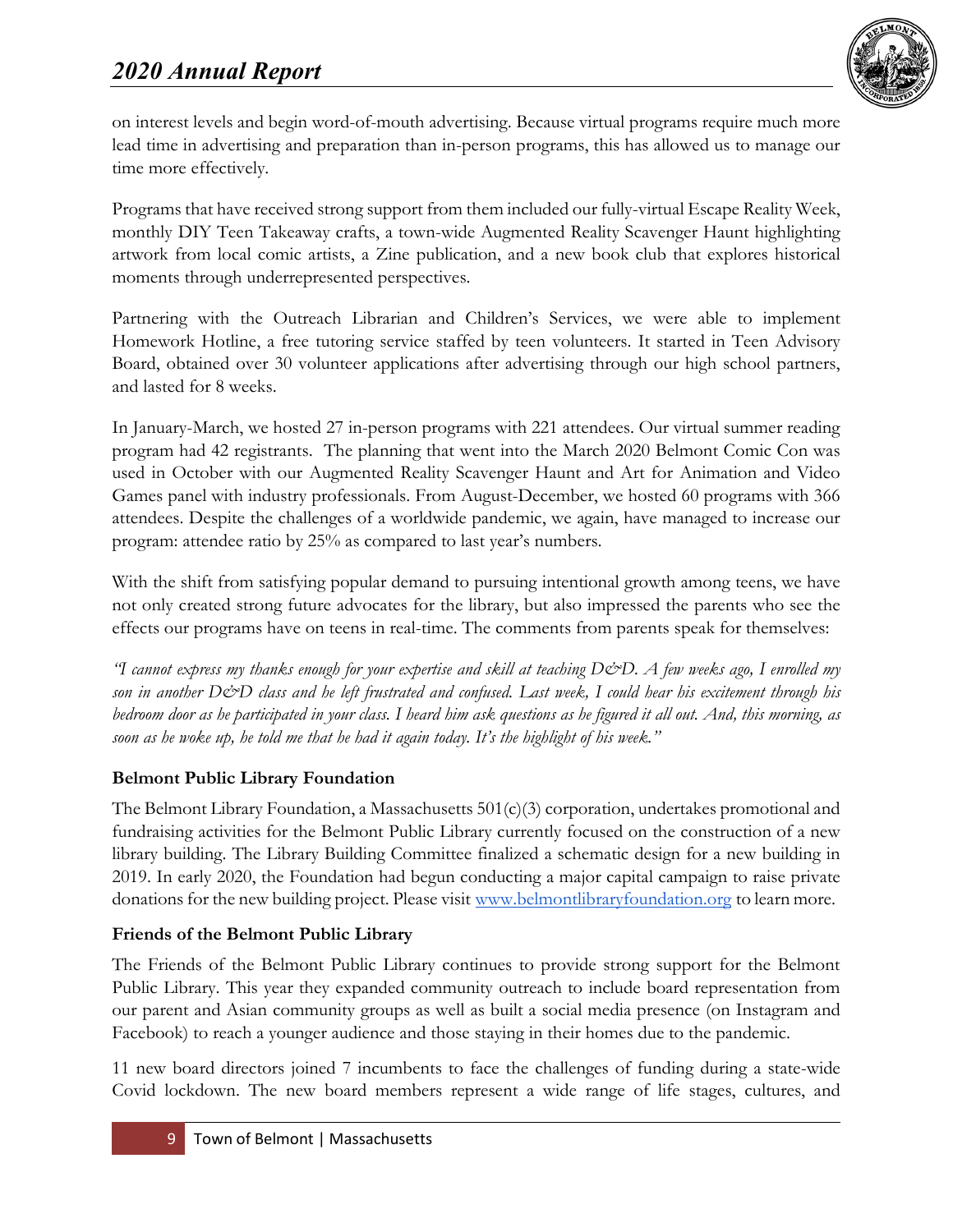

professional experiences. You can meet them all and read their membership updates on the Friends webpage by clicking the GIVE button on the Belmont Public Library website.

The Friends increased communication efforts to create greater community engagement. Their board directors met with various town groups and communicated regular updates on Friends activities and accomplishments to raise awareness of the Friends organization and its demonstrated support of the Library. As a result of these efforts, the Friends received a \$25,000 bequest in November 2020 from a Belmont resident, the first large bequest in many years.

They increased membership by 5.7% by increasing new members and recapturing lapsed members, for a total number of 352 families. This was achieved primarily via a direct letter campaigns in November 2019 and March 2020, a "Giving Tuesday "email campaign, and direct outreach by the Board members before the pandemic.

They exceeded our financial goal of contributing more than \$50,000 to the Library by meeting their membership revenue goals and by generating strong revenues from our 2019 annual book sale, "everyday" book sale, and several "flash" book sale before the pandemic started in 2020.

Annually they underwrite free and discounted museum passes. During the early days of Covid, the Friends supported the Library in pivoting from in-person to online programming, funding Zoom video conferencing for professionally led Thai Chi, workshops on getting organized, online author talks with Nita Sankovitch and Sam Ducharme, and live cooking classes. 60 online programs were offered with 900 attendees participating. To accompany online programs for teens and adults, librarians developed take home kits, funded by the Friends of the Library, for Creativebug crafting, knitting for teens and a Pen Pal program (in collaboration with the Beech Street Center) for 120 participants of all ages. The popular Summer Reading program was a highlight with 3,000 activities completed by kids, teens and adults.

The Board rediscovered the original Friends 1972 charter which has helped to broaden their message. They now strive to go beyond fundraising, to also communicate a greater awareness of the Friends, represent Belmont's cultural diversity, interests and welfare through varied Library programs, collaborate with the Library Director, Trustees and Foundation to strengthen the Library's public interface, and support library programs and services financially and through volunteer engagement.

They have begun to launch their  $50<sup>th</sup>$  anniversary celebration activities already in early 2021 to bring this important milestone to the attention of the Belmont community

## **Library Administration and Board of Trustees**

The library services has never been a more vital lifeline than it is right now. Our community has been so eager for all of our programs and materials. The Library has responded, and refined the way we offer programs, services, education, and enrichment in an unprecedented situation.

In the spring of 2020, when the shutdown of town buildings took place due to COVID-19, the town took steps to succeed financially in any way possible, especially with the close of FY20 nearing. When a hiring and spending freeze was put in place, the library chose to be involved in both these measures. We furloughed 25 part time employees, deferred hiring for key full time positions, and turned back significant funding to the town. From the beginning of this health crisis, we have been team players in Belmont's effort to endure the financial hardships related to the Coronavirus. Given the fall 2019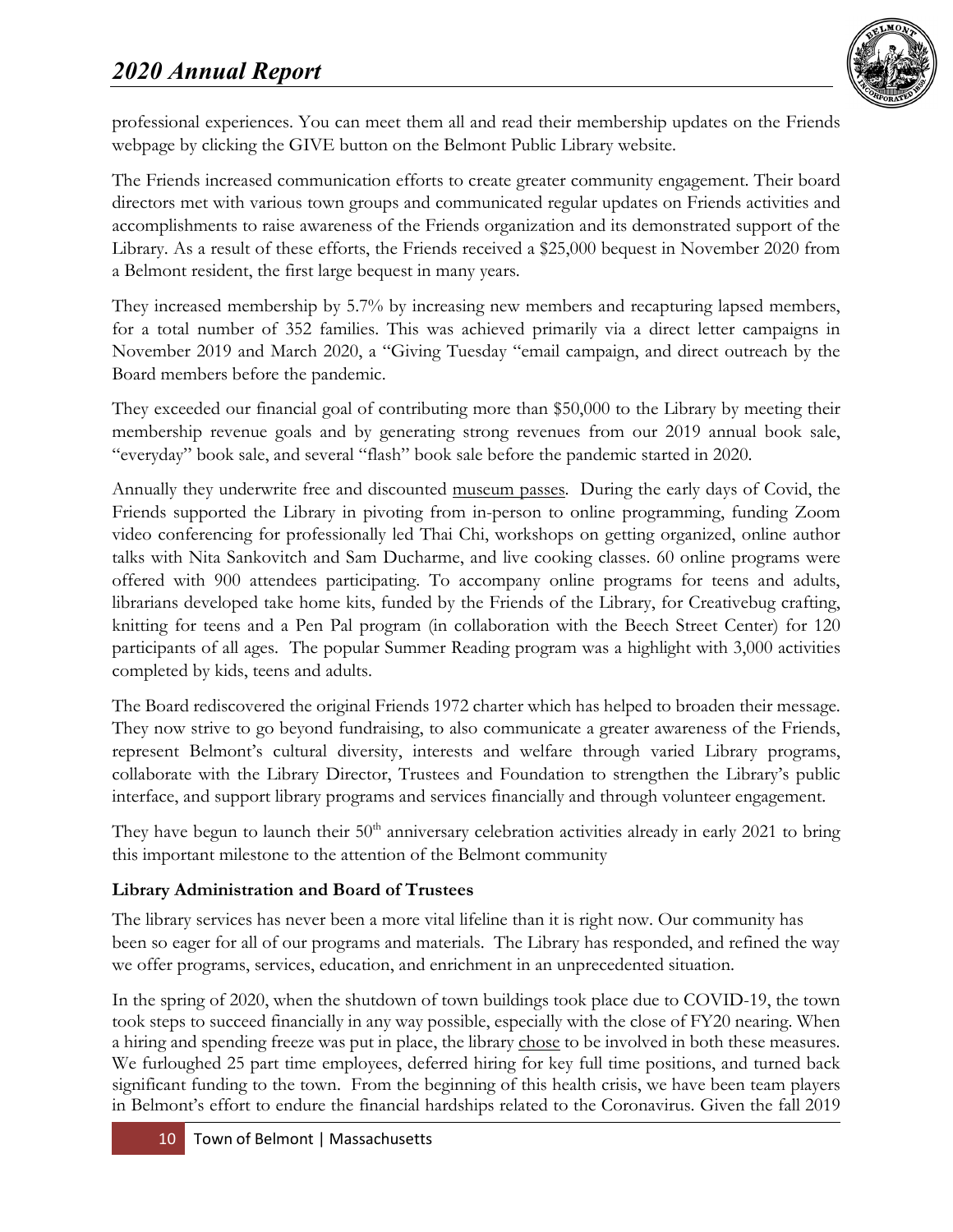

support for a new building, the Library Administration and Trustees prioritized building maintenance funding for most critical health and safety needs.

In the closing months of FY20, the Library pivoted program service to online, and offered online programs. Programs included online discussions, book clubs, performers, and everything in between. In many cases attendance increased, proving to us that online programming will have a permanent place in the future of our service. As you have read in the various sections of this report, the library team adjusted its efforts and quickly began to bring all programming online, and increased programming each month as the Coronavirus continued to change the way we bring services to the citizens of Belmont.

While the library was closed in the spring, we put out "Care packages" to citizens on the library walkways daily, made up of our stocked away supply of book donations (which usually generates between \$20,000 – \$25,000 dollars annually in our Every Day Book Sale). We chose to give these books away in order to offer the community education and enrichment while the regular library experience was not available. While staff worked to develop new ways for citizens to use the library from their homes, patrons came daily to the property to take home free books to keep. At the end of the shutdown, the tally was over 700 care packages created, placed outdoors, and received by Belmontonians, all at no cost to patrons, or the taxpayers.

In person contact was still limited, but that didn't stop the Children's Room from offering Summer Reading fun! Our virtual summer reading program, a collaboration between all library departments, had 234 registered children's users who completed 1,900 activities in total, and spent over 16,000 minutes reading. The program encouraged kids and their families to engage in outdoor and indoor activities of all sorts such as taking a family bike ride or building a pillow fort, as well as practicing their reading. Participants won a few levels of prizes including virtual badges and postcards, and gift cards to local Belmont businesses including Belmont Books, Rancatore's, and Champions Sporting Goods. The library is very grateful for the help from the Belmont Center Business Association and the Friends of the Belmont Public Library.

As the online programming proved successful, and as the public health situation began to improve, we began a process to offer physical materials to patrons each day through our Parking Lot Pickup program. Patrons reserved the titles they wanted, and then selected the time that they could come and retrieve them so that social distancing could still be achieved. We began with 40 appointments per day, then grew it to 96, and by the end of the program, we had 130 appointments per day! The staff invented, refined, and adapted this service so that the library could serve as many people as possible.

The Belmont Library was among the first 10% of libraries to reopen its door to the public in the Commonwealth. We appreciate the challenges that our colleagues throughout Belmont face are real indeed, and we faced many of our own unique challenges. Throughout these challenges, the library staff managed to put a process in place for citizens to begin picking up their items inside the library again without an appointment, and leave the advanced scheduling of parking lot pick up behind.

With so many citizens struggling with employment issues, and many without computers at home, we knew that restoring access to technology was essential. With Plexiglass, walking guides, and PPE on hand, we began allowing patrons to request appointments to use computers, fax machines, copiers,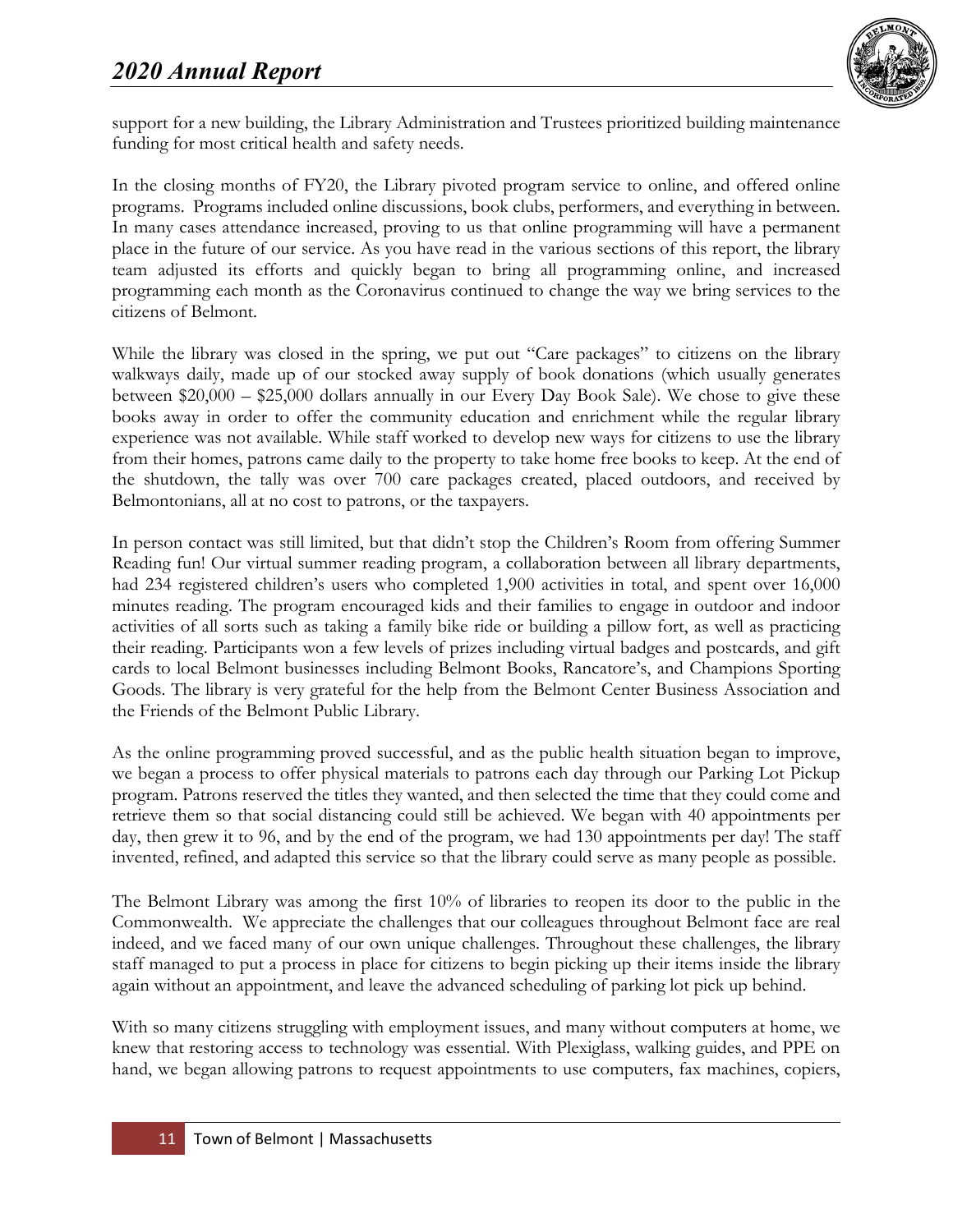

printers, and more with help from library staff when needed. In no time at all, this service became very popular and we increased access to it so more patrons could be served.

The Library began a new personalized recommendation service – Belhop. The service, for all ages, is the latest way we can offer recommendations for patrons. Belhop stands for "Belmont Holds, Personalized" and that's exactly what patrons get! They just fill out our Belhop form and one of our librarians will send a list of 5-6 recommendations from our physical and/or digital collections to fit patrons' reading, viewing, or listening needs. Once they have decided what to read, watch, or listen to from the list, they can request the items from our catalog or one of our digital platforms. As soon as the items are ready for pickup, library staff reaches out and contacts patrons. Library staff has heard great feedback from many patrons already about this service, especially from our Belmont parents.

To eliminate barriers to service and to increase usership, many of our peer libraries have chosen to eliminate late fees. In reviewing our fee policy, we decided instead to implement the Food for Fines program as an alternative. Fines can be paid in the traditional way or can now be satisfied with a nonperishable food donation for the Belmont Food Pantry. In its first year, this service has been overwhelmingly well received by the community, resulting in the monthly donation of hundreds of food items to the Pantry, helping them to meet their increased needs. The Library is now the largest contributor to the Food Pantry town wide.

The Belmont Public Library Building Committee completed schematic and design process in early 2020. Now, with a completed and thoughtful plan in hand, the Belmont Library Foundation can now be most successful in its future major capital fundraising efforts.

We had a few staff transitions during the course of the year. When positions turn over, we take the opportunity to evaluate the role, the functions and services, and modify to meet today's needs. As the needs of the community and the library change, it is important to take advantage of these transitions to enhance the library team.

Commemorating courage and sacrifice, the Belmont Public Library, in partnership with Belmont Veterans Services, hosted the annual Purple Heart Day Ceremony on August 7<sup>th.</sup> This summer, the ceremony was held at the new memorial overlooking Clay Pit Pond, which helped support social distancing while still acknowledging the incredible service of our local Purple Heart veterans.

Board of Library Trustees incumbents Kathy Keohane (Chair) and Gail Mann (past secretary) won their seats back for a new three year term.

# **Message from the Board Chair**

In a year primed to break records, we instead implemented a dramatic change in our service model, and found a grateful patron base waiting on the other side. The Library team reinvented what it means to be a public library this year in response to COVID-19. With no road map or past experience to draw upon, our team saw the call, and answered it. At present, we are the most active building in town, currently offering virtual programming, physical materials in building, and digital materials from home, service via phone, email and chat, delivering a true value to our community. Our work here is not